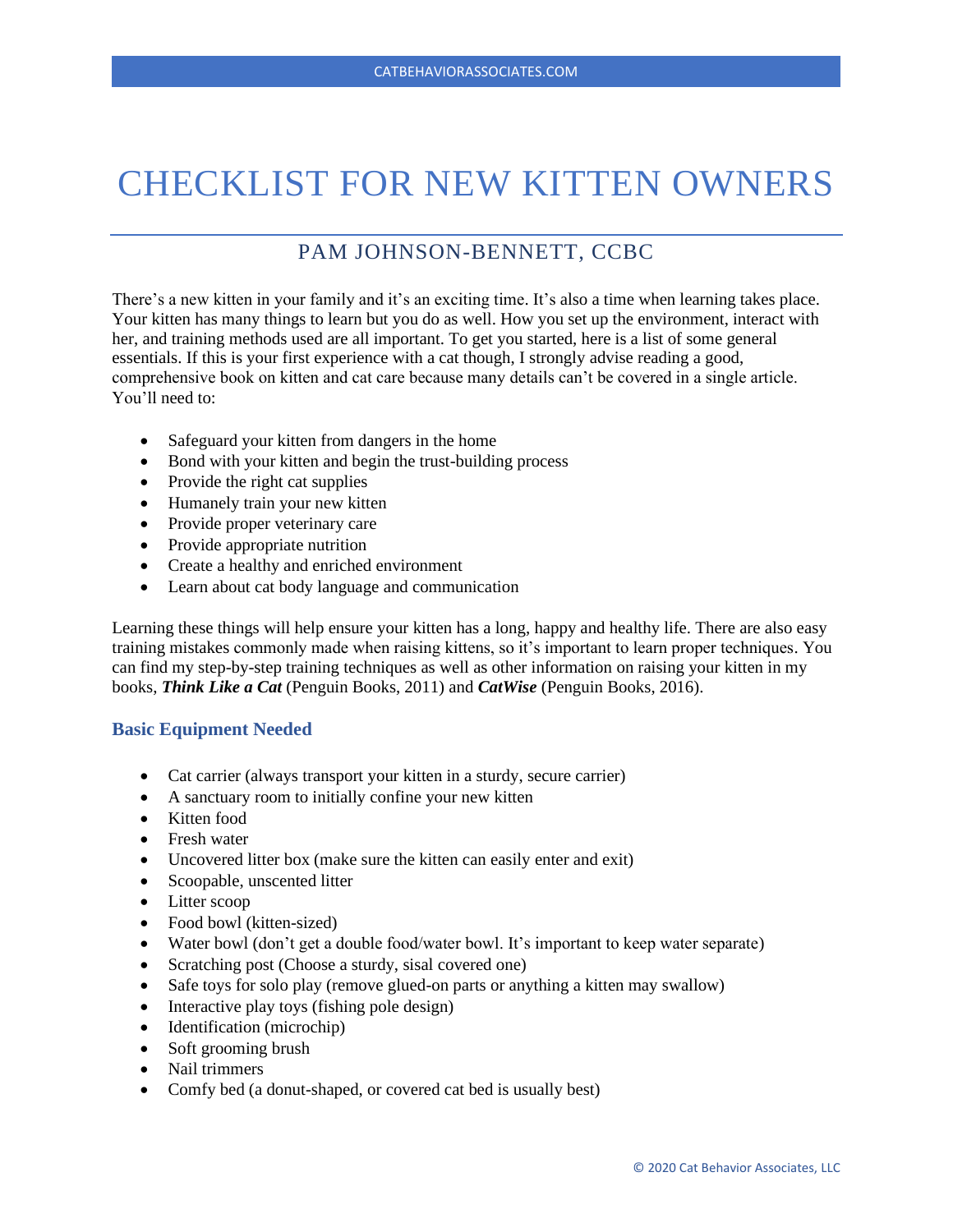- Hiding places (a fabric cat tunnel, a box, etc)
- Cat tree (for climbing, perching and window viewing)
- Treats for training (you can also use kitten food)

# **The Veterinarian**

Your kitten will need lifelong veterinary care. Even if she looks healthy, it's important to schedule a visit now. Depending on her age, she may need to begin or continue initial kitten vaccinations and deworming. Even if your new kitten is up-to-date on vaccinations, an initial visit to the veterinarian is important before bringing her home, especially if you have another cat at home.

Your veterinarian will guide you on the kitten's nutritional needs and recommended wellness visits. This is also a good opportunity to have the veterinarian or veterinary technician demonstrate how to trim your kitten's nails. Use this time to ask questions you may have as a new kitten parent.

#### **The Safe Room**

To your kitten, this new home environment is unfamiliar and big. It also looks like a great place to explore and unfortunately, your kitten doesn't know the difference between what is safe and what isn't. Depending on the size of your environment, it may be best to restrict your kitten to one room temporarily. This serves as a sanctuary or safe room. It can be an extra bedroom or any room you can close off. This lets the kitten can get her bearings without being overwhelmed.



Your kitten, depending on her age, is also just learning about where to eliminate (litter box), where to scratch (scratching post), what's safe to climb (cat tree), and what's safe to explore. If you already have other pets at home, the sanctuary room will give the kitten a safe place to be while you begin a gradual introduction.

In the sanctuary room, you'll need a litter box, a vertical scratching post, hiding places (paper bags or boxes on their sides, or a cat tunnel), cozy places for napping, food and water (don't place these near the litter box).

Your kitten will also need toys. Leave out some toys for solo playtime that are kitten safe. No toys with strings or anything potentially dangerous. For interactive playtime, you'll need fishing pole-type toys. These are the toys that are used with your supervision. They also provide you the opportunity to be a part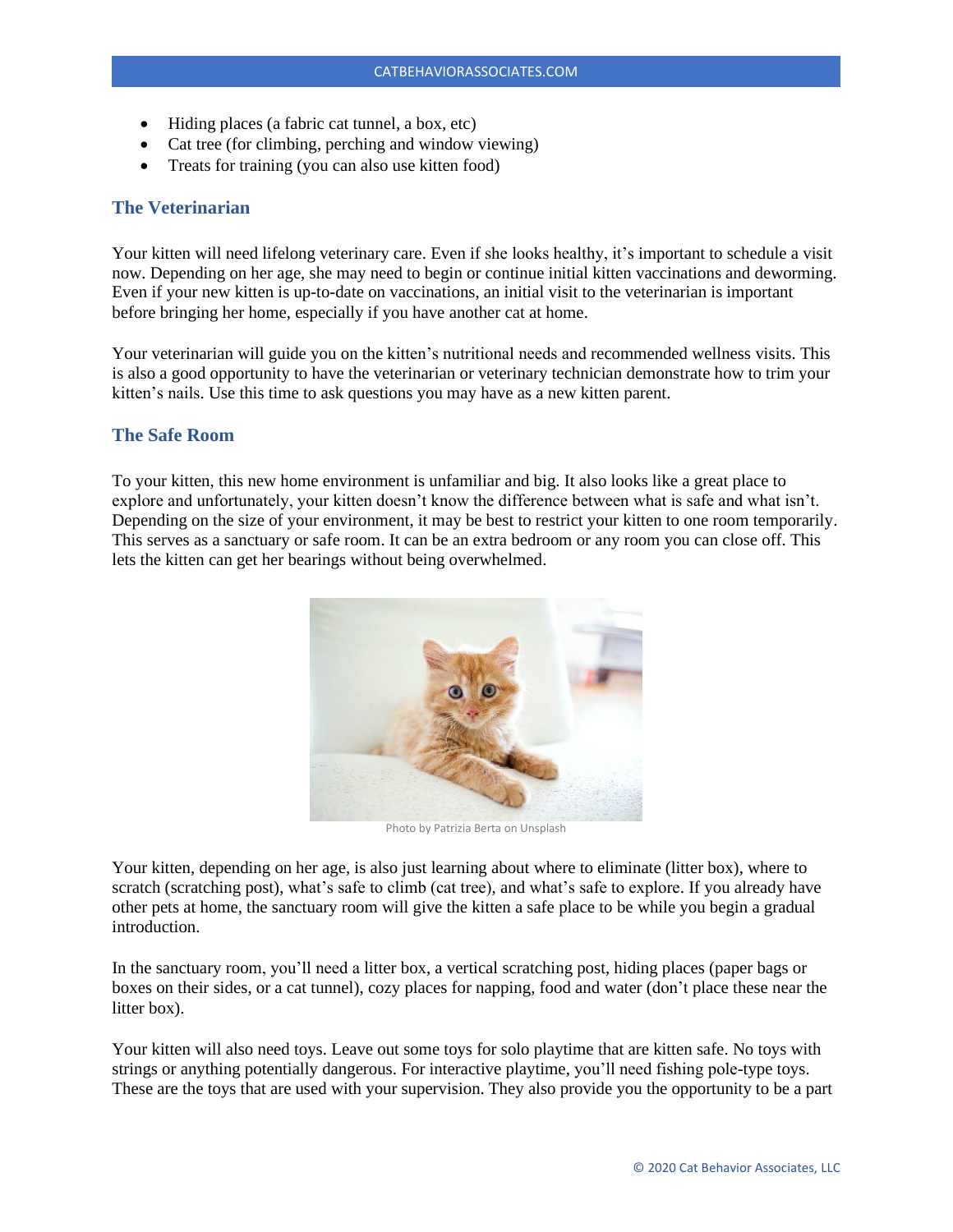of the game so the kitten associates you with the fun. Interactive toys always get put away when playtime is over.

If you already have a cat carrier, leave it out in the sanctuary room for your kitten to use as a hiding place. Line the carrier with a towel and your kitten will have a comfy hideaway. This also begins the training process of associating the carrier with something positive.

You can begin to introduce family members to the kitten while she's in the sanctuary room but do it in a way that doesn't overwhelm her. Your kitten may be excited and happy to experience more people or she may also be very frightened. Let your kitten set the pace when it comes to how quickly to expose her to people and life beyond the sanctuary room.

The amount of time your new kitten will have to be in the sanctuary room depends on her age, health, confidence, and whether there are other pets at home. If you have no other pets and your kitten seems comfortable and confident after about 24 hours, begin to let her explore the house a bit at a time. Make sure she knows where her litter box is located and can return to the safety of the sanctuary room any time she wants. If you have other pets at home then keep the kitten in the sanctuary room as you do a gradual, positive introduction. Safety matters most so don't rush this process. If she's a very young kitten, keep her confined to a smaller area until she gets comfortable and knows the location of her litter box. You don't want her getting lost in the house, especially when her bladder is full. If you have a larger home, set up multiple litter boxes so your kitten never has to travel far when nature calls.

# **Trust-Building**

Begin the bonding process right from the start. Use an interactive toy (fishing pole design) to initiate what

will hopefully become the start of twice-daily interactive play sessions together. Your kitten has so much energy and she's learning about her emerging skills. She needs to play, climb and jump. Playtime is a confidence builder. If you have a frightened kitten, then the fishing pole design of the toy helps create trust as it puts you at a distance so she can relax and enjoy the game. The interactive toy also lets you move the toy like prey so your kitten can focus on being the hunter.

Bring other family members into the sanctuary room to get to know the kitten. Remember to let the kitten set the



Photo by Hiang Kanjinna on Unsplash

pace of how much interaction is desired. Don't have family members rush her or attempt to hold her if she's clearly giving signs that she's not ready. Trust-building can take time but it's worth it to establish a close bond. Remember, some kittens are eager to play and interact and some need a slow and gentle approach. Pay attention to your kitten's personality and needs. If she's timid, introduce one person at a time.

# **Kitten-Proofing the Home**

To a kitten, every object in the home is basically fair game as a toy, climbing object, potential snack, or scratching surface. Your new kitten will also probably view your curtains and bookshelves are potential jungle gyms. Cats love vertical territory. A kitten can get into serious trouble by trying to wedge herself into the most non-cat-friendly places. Go room by room to kitten-proof. There are things in almost every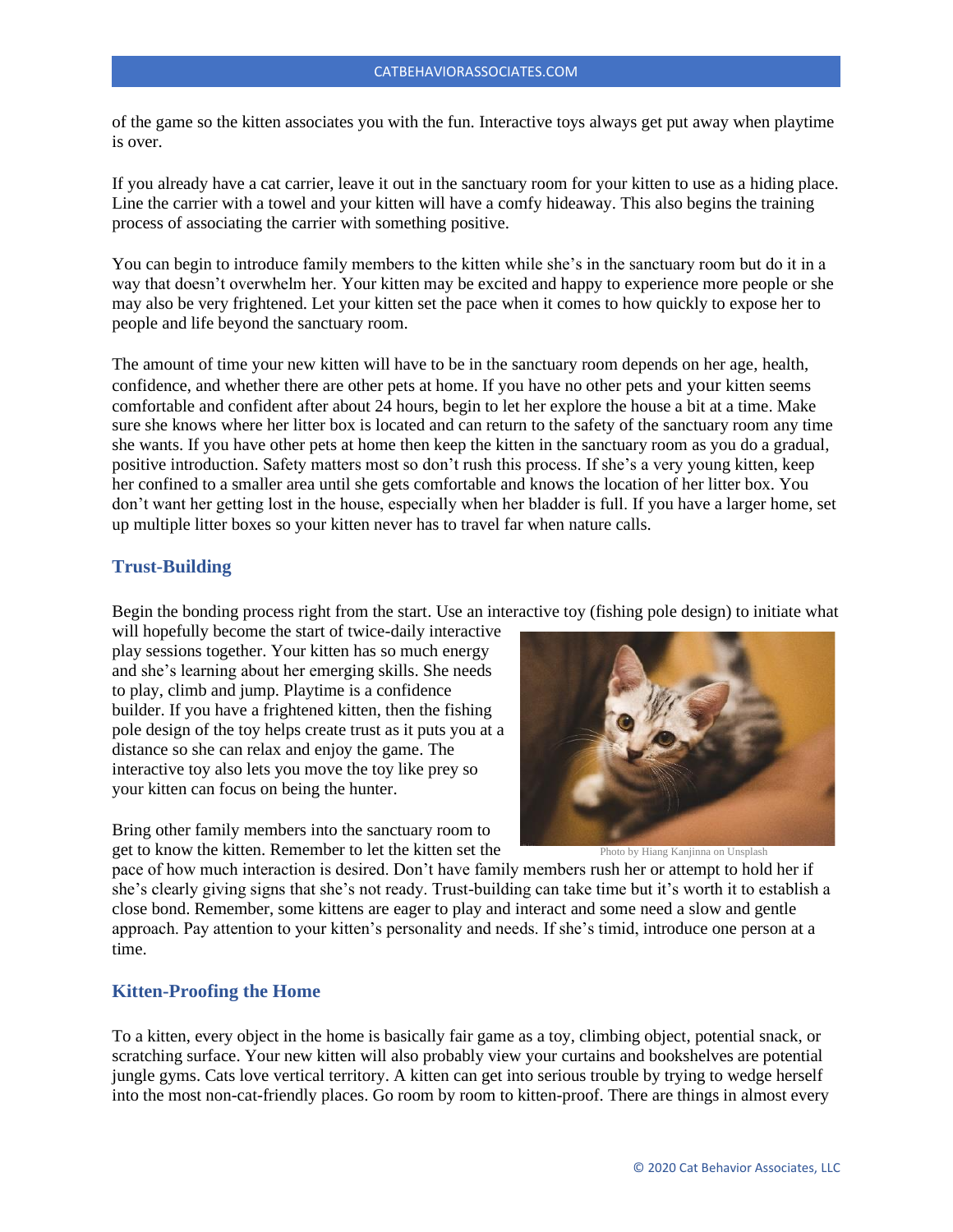room that could be harmful so look at each area from a kitten's perspective. For example, something such as a laundry basket may seem very uninteresting, but she could crawl into a pile of dirty laundry and hide



Photo by Vincent Ghilione on Unsplash

there. You may unknowingly scoop up the clothes and toss them in the washer. Always put each piece of laundry into the washer separately. Check the washer and dryer before running and then again after emptying before closing the doors.

Watch out for things such as yarn, string, rubber bands, and other light objects that a kitten might view as a toy. Cats have backwardfacing barbs on their tongues that are used in the wild to remove meat from the bones of prey. They also help when a cat is grooming herself. The barbs give the tongue that rough texture. Because of the backward-facing barbs, items the cat puts in her mouth end up getting swallowed. She can't dislodge items such as string or yarn and this can lead to choking as well as potential deadly intestinal blockage. String, yarn, thread or rubber bands should never be left out. You may have thought yarn was a good kitten toy since there are so many images of kittens playing with balls of yarn but it's actually potentially deadly. If you notice thread hanging from the backside of your kitten, never pull it because a needle might be attached. Take the kitten to the veterinarian or emergency clinic right away.

Here's a list of some kitten-proofing that will need to be done for safety:

- Keep windows closed unless secured with sturdy pet screening
- Don't leave any medicine or pill containers out
- Put away yarn, needles, pins, string, ribbon, rubber bands or things that can be swallowed
- Keep household cleaners in cabinets
- Use trash cans with lids or place them in closed cabinets
- Snip handles off paper bags before offering as toys
- Never let your kitten play with plastic bags
- Secure tiny openings where a kitten could get stuck
- Secure dangling electrical cords with cord containment strips or ties
- Coat dangling electrical cords with bitter apple anti-chew product
- Keep breakable objects out of reach or secure them with earthquake wax
- Check washer and dryer before running
- Check closets, drawers and cabinets before closing
- Keep household plants out of reach because almost all are toxic to cats
- Close sewing basket after use and check for pins on the carpet
- No burning candles in a room where the kitten can access
- Since cats love to hide in boxes, double-check before tossing any box in the trash
- Be careful when opening doors to the outside to prevent a kitten from dashing out

The above is just a small sample of kitten-proofing. Adjust your responsibilities, based on how your home is set up. This may initially seem as if it involves so much work but remember that your kitten will outgrow many of these behaviors. If you have children, you certainly remember all you had to do to babyproof in the beginning. By the way, you can find products to help with kitten-proofing such as electrical cord covers, outlet covers, cabinet locks, and toilet paper roll covers, in the baby safety section of stores, as well as through online retailers.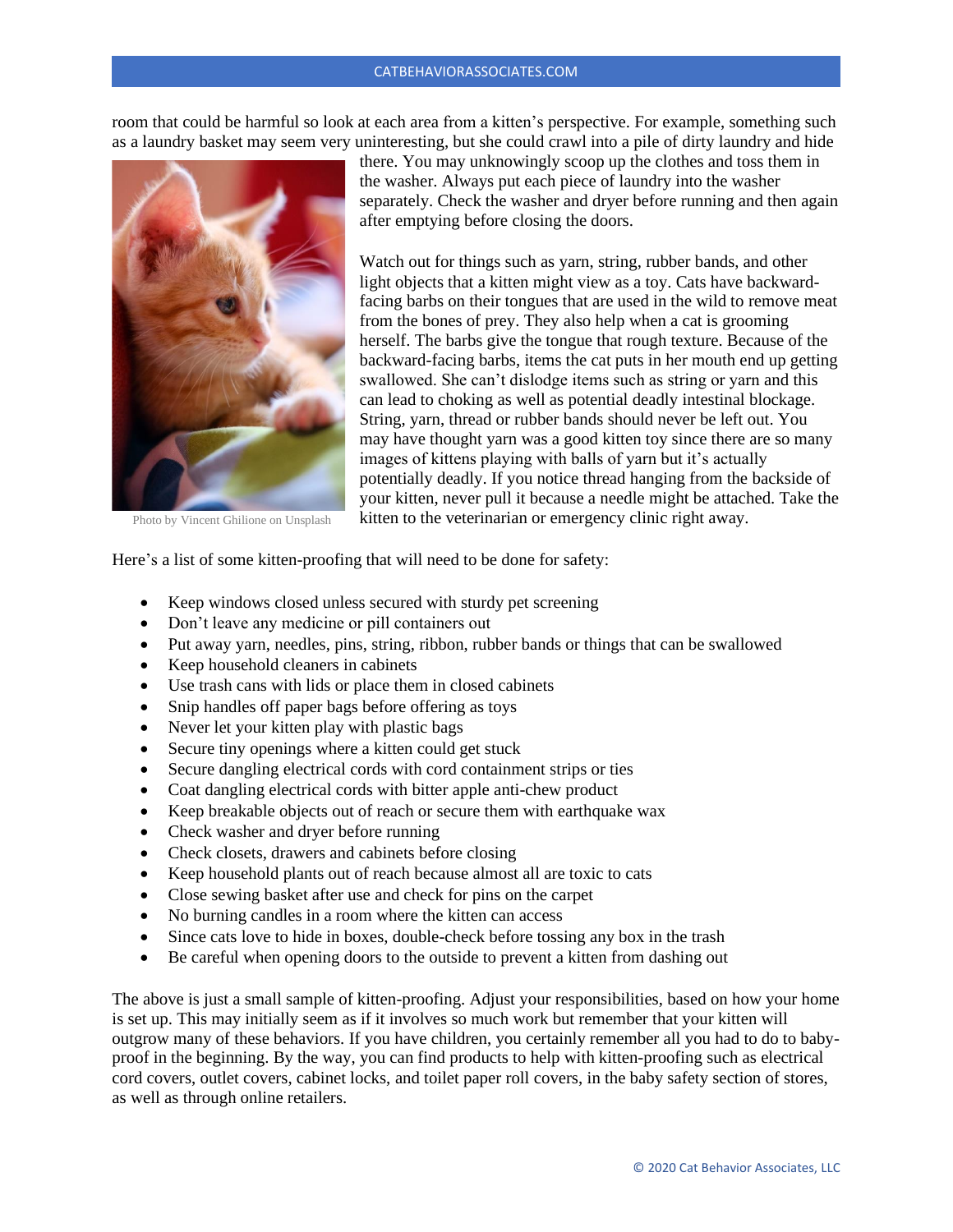# **The Litter Box**

Your kitten is still learning so keep the litter box set-up conveniently located and easy to use. The sides of the box should be low enough for her to easily enter and exit. As your kitten grows you can then change out the box for a higher sided one but for now, keep everything very easy for her to understand.

Kittens don't have the bladder control of adult cats yet so your new furry family member may have trouble remembering the location of the box or she might not realize she has to urinate until it's rather urgent. Litter boxes need to be easy to find (no covers and make sure they're out in the open and not hidden in closets or cabinets). You can also guide your kitten to the box (gently) at times when elimination normally occurs such as after meals, napping or play sessions. Never force her in the box.

# **Cat Carrier**

Start carrier training early. All-too-often, the only time a cat sees the carrier is when it's time for the trip to the veterinary clinic. Help your kitten become comfortable with travel by taking her on short car rides. When not in use, keep the carrier out for the kitten to use as an extra bed. This will also help her associate the carrier with positive experiences. Do carrier training early and it will pay off when your kitten becomes an adult, so you don't end up having to shove an angry cat into the carrier.

# **Kitten Food**

Begin by purchasing the appropriate bowls. Choose bowls that are kitten-sized. In a multicat home, each cat should have their own food bowls. Cats are not social eaters. It can be incredibly stressful to ask cats to share one bowl.

As for the type of food, your kitten will need a growth formula. If you have other cats, don't let them eat the kitten food and don't allow your kitten to eat adult formula food. Feed the food that's appropriate for each cat's life stage and health condition. Your veterinarian can guide you on specifics when it comes to nutrition.

Your kitten will need to eat several meals a day and your veterinarian can advise how often and how much to feed based on age and health.

# **Your Kitten Needs Water**

Have fresh, clean water available all the time. Don't use a double feeder for food and water and don't place a water bowl right next to the food bowl. Most cats don't like food and water in close proximity. If you have larger pets at home, don't just put out one giant water bowl. Your kitten needs a water bowl that's the right size for her. She doesn't want to drink from a bowl that seems the size of a swimming pool.

# **Should Your Kitten Drink Milk?**

You may have heard that cats love milk but they shouldn't have it, nor do they need it after being weaned. Once weaned, cats become lactose intolerant. Giving milk to a cat can result in diarrhea. In a kitten,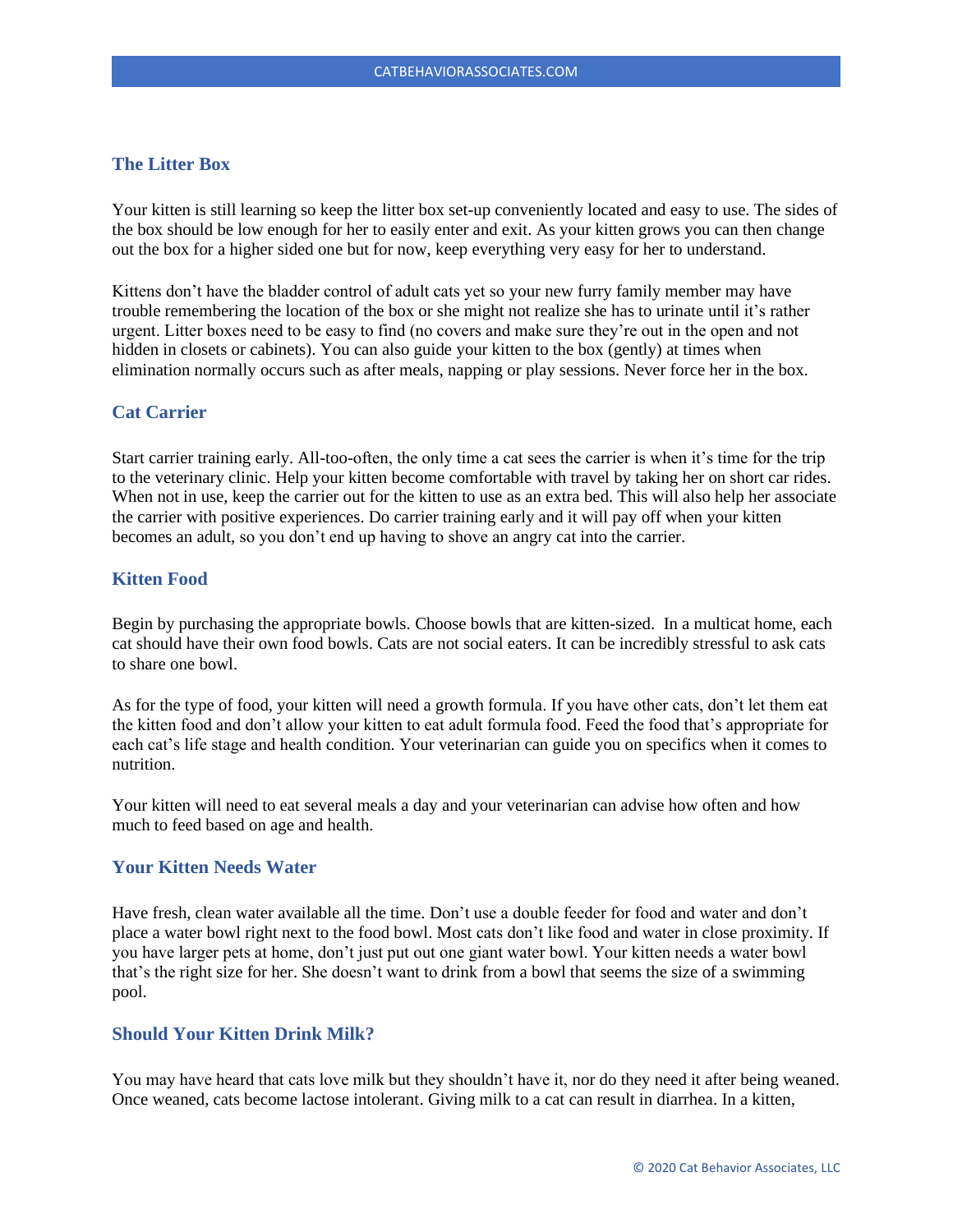diarrhea can easily lead to dehydration and that can be fatal. If the kitten you have is orphaned and not on solid food yet, your veterinarian will recommend a kitten milk replacement formula. Do not offer regular cow's milk. Unless your veterinarian says your kitten needs replacement formula, you should be feeding kitten formula food and offering fresh, clean water. Skip the milk.

# **Scratching Post**

Scratching is a vital part of cat life. Your kitten's claws may seem to be out all the time but as she matures, she'll learn to keep them sheathed. Start the scratching post training right away. Your kitten

needs to be able to scratch so get her started by providing an appealing scratching post. The scratching post needs to be tall, sturdy, and covered in a rough material. Most cats prefer sisal as an appealing scratching texture. Don't buy a carpet-covered post because it won't meet your kitten's needs and she may start eyeing the furniture. Stick to sisal. Put the scratching post in a convenient location for your kitten to it's easy to find. Multiple scratching posts would be a wise investment so you can place them in areas where your kitten tends to hang out. Some cats also enjoy horizontal scratching and for that you can get corrugated cardboard scratching pads. They're very inexpensive and cats love them.



Photo by Pam Johnson-Bennett

Let's talk about declawing because it might be something you're considering. Cats can easily be trained to scratch on scratching posts and not on the furniture. Scratching is emotionally and physically important to cat welfare so please don't put your kitten through such an inhumane procedure. Many declawed cats continue to feel pain long after declaw surgery and some develop litter box issues due to the long-term discomfort of standing on litter. Take the time to train your cat to scratch on the post by providing the most appealing scratching post and placing it where she wants to scratch. Do not declaw.

#### **Cat Trees and Perches**



Your kitten loves to jump and climb and that's an important part of how she's learning about her skills and developing her balance. The addition of a sturdy cat tree in the home will give her a safe place to play, exercise, sleep, climb and perch. A good quality cat tree may seem expensive at first but it's a good investment and will last a long time.

You can also add a window perch in an area where there isn't room for a cat tree. Just make sure the perch is sturdy and securely attached. Cat shelves and cat walkways are also very popular. If you choose shelves or walkways, make sure they are covered with a non-slip material.

Photo by Nada Elmekkawi on Unsplash

#### **Grooming and Nail Trims**

Start this process now so you don't end up battling with an adult cat who tries to flee whenever she sees the brush or nail clippers. If you have a short-haired kitten, get a soft brush and start brushing her every day for just a minute or two. With a long-haired cat, daily brushing is a must to prevent matting. During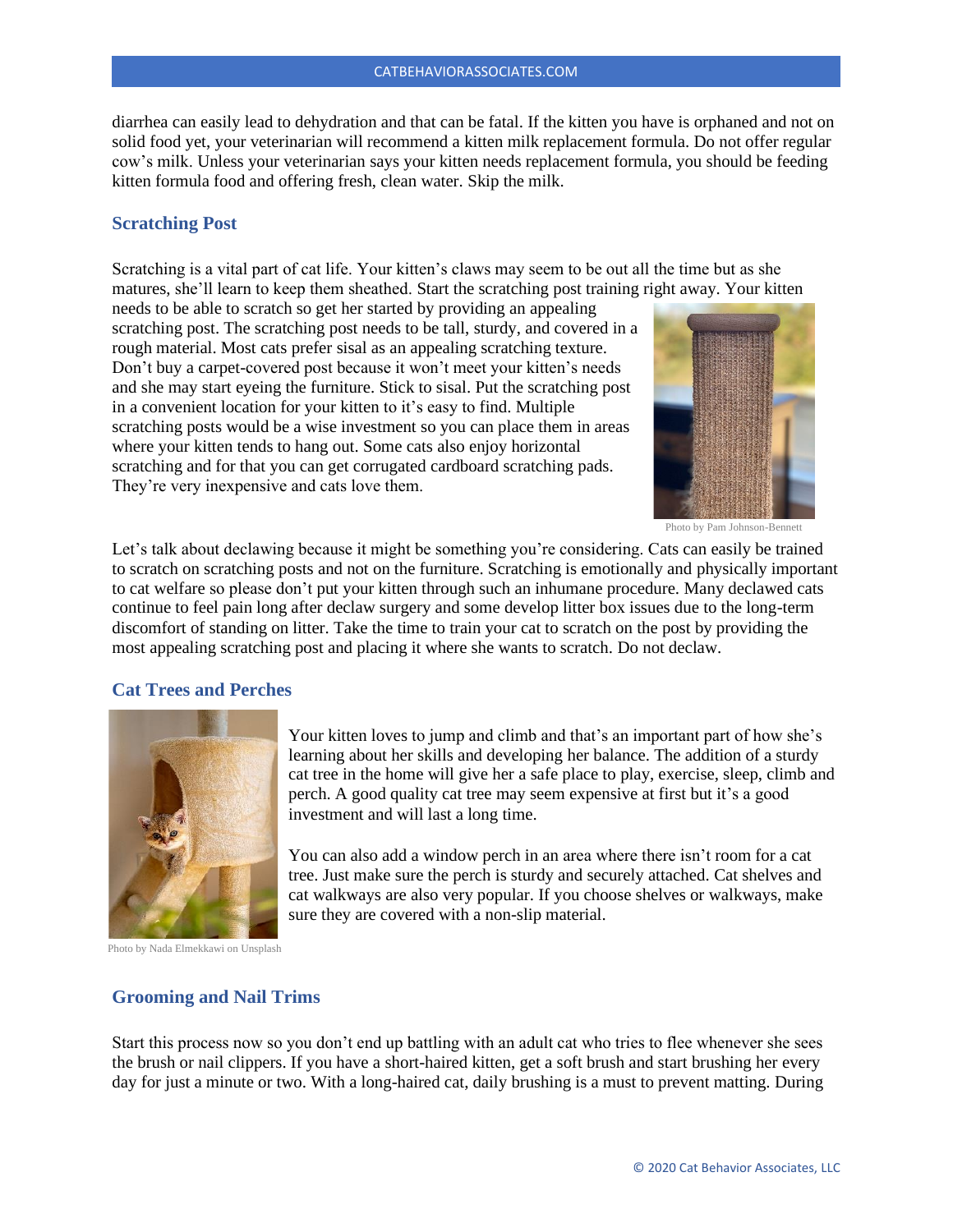the grooming session, gently touch her ears and mouth to help her get comfortable with the process. This will pay off later in life so you can brush her teeth, clean her ears or if medication must be administered.

Your kitten's nails will need regular trims. If you've never trimmed a kitten's nails before, ask your veterinarian to demonstrate how it's done. If you begin the process when your cat is a kitten and you keep the experience short and positive, it will make this so much easier as she grows into an adult.

There's a blood supply that runs through the nail so it's critical to only snip the very tip. If you cut too much you will cause bleeding and pain. If you're at all unsure how to do nail trimming, please talk with your veterinarian. You can also find video demonstrations from veterinarians on *YouTube.*

The tool you will need is a nail trimmer made especially for cat nails. Don't use dog nail trimmers and don't use trimmers meant for human nails.

#### **Enrichment**

Being an indoor kitty is safest for your kitten. That said, when she's kept inside exclusively it's important to ensure you've provided an environment that is fun and stimulating while at the same time safe and comfortable. Provide the fun aspect of the outside in an indoor environment. An indoor cat tree provides the same vertical territory and climbing fun as an outdoor tree. A sturdy sisal-covered scratching post will mimic the texture of an actual tree or outdoor post for effective scratching. Cat shelves and window perches provide visual vantage points similar to sitting on top of an outdoor fence. A cat's world is very vertical as opposed to our horizontal way of living, so keep that mind as you look around your environment. If you want to keep your kitten from climbing the curtains or scaling your bookshelf, provide safe alternative options.



Photo by Ashley Anthony for Unsplash

Provide safe toys for solo playtime but also engage your kitten in at least two interactive play sessions per day. In an outdoor environment, a cat would attempt about 12 hunts for prey. Cats were born to hunt so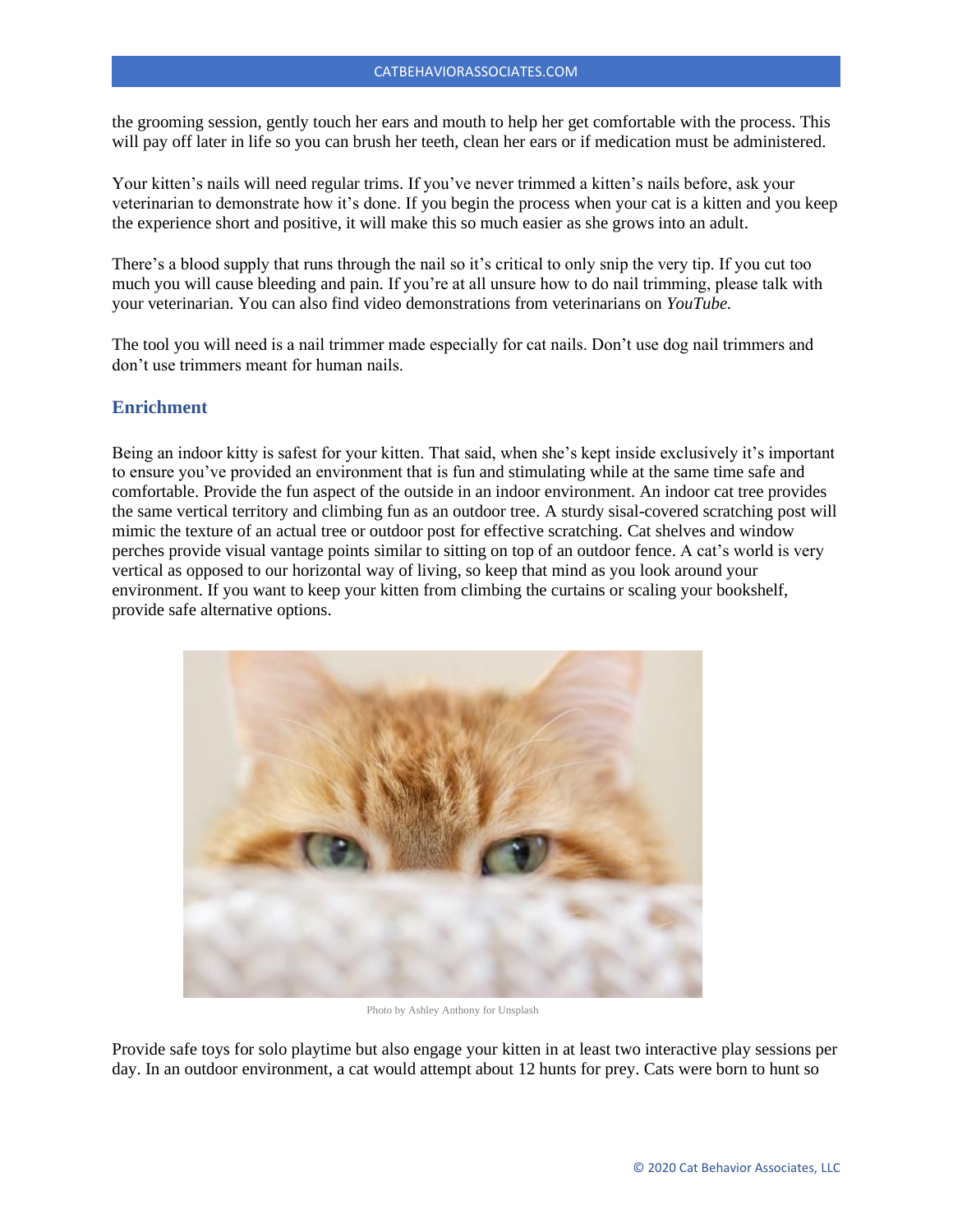create those opportunities through playtime. Don't just leave a bunch of fuzzy fake mice in a toy basket, but instead, hide them around the house in interesting places such as sitting on the edge of a window perch or peeking out from under furniture. Give your kitten opportunities to explore and hunt.

Puzzle feeders provide an opportunity for playtime where the kitten gets a little food reward for a job well done. You can find puzzle feeders for cats online or you can make your own. Visit our website at catbehaviorassociates.com for more specifics on puzzle feeders.

Kittens need playtime and the opportunity for exploration. If you set up your indoor environment to be stimulating and cat-friendly now, it will last throughout your cat's lifetime.

# **Socialization**

Socialize your kitten to people, sounds and experiences. Do this early to help your kitten accept change, unfamiliar people, handling and different experiences as she grows into an adult. Gently and positively get your kitten comfortable with being in a carrier and going on short car rides. Expose your kitten to gentle handling from visitors in the home. As mentioned previously, get started on grooming your kitten so she'll be comfortable with being touched as an adult cat.

# **Kitten Training**

Start the training process now, and be positive, humane, and consistent. Training now will pay off greatly as your youngster grows into a full-grown cat. Never punish when training your kitten. She's not misbehaving, she's doing normal, natural cat behaviors. Your job is to provide better alternatives. For example, never use your fingers as toys so your kitten won't learn the habit of biting skin. If your kitten scratches the sofa, don't punish her because scratching is a normal and vital cat behavior. Instead, place a sisal scratching post next to it and cover the corner of the sofa with *Sticky Paws* (a double-stick tape made for this purpose). This way, you'll provide your kitten with a better option.

When training, it's important to look at behavior from a cat's point of view. What is the cat trying to accomplish and how can you offer her an acceptable option? Thinking like a cat when training will help you establish a stronger bond.

# **Need More Help?**

For more specific information on kitten training and behavior, refer to my books, *Think Like a Cat* and *CatWise,* which cover in-depth kitten training and behavior. The books are available at bookstores everywhere, through your favorite online book retail site and on the website, catbehaviorassociates.com. If you have a question regarding your kitten's health, please contact your veterinarian.

This article is not intended as a replacement for your cat's veterinary care and is not dispensing medical advice.

# *About Pam Johnson-Bennett, CCBC*

Pam is a Certified Cat Behavior Consultant and best-selling author of 8 books on cat behavior. She starred in the Animal Planet series *Psycho Kitty*, seen in Canada and the UK. She was vice